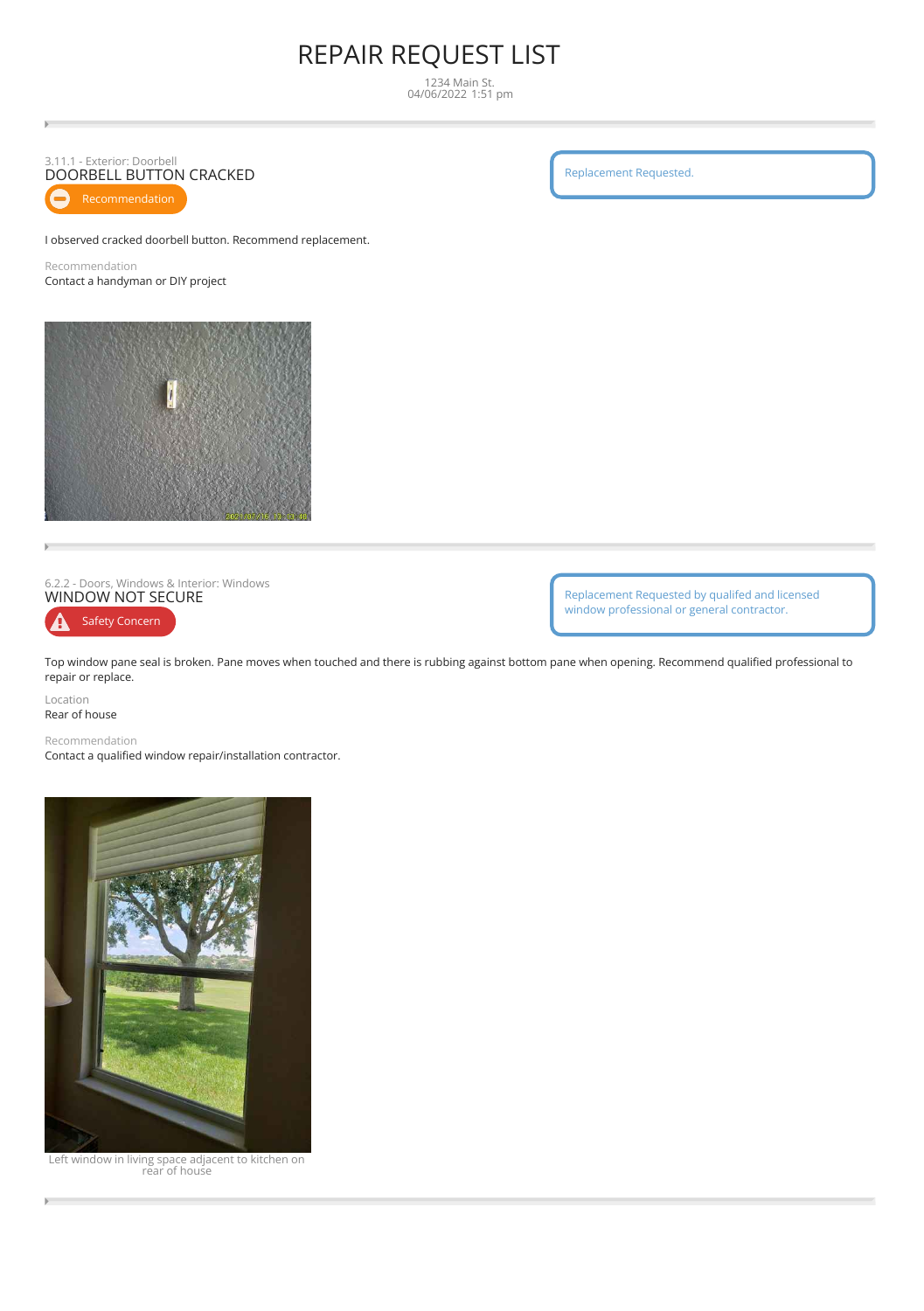#### 7.2.1 - Bathrooms: Sinks, Tubs & Showers DAMAGED CAULK IN SHOWER

A Safety Concern \$600 credit requested

Credit requested for further evaluation and repair.

I observed damaged/separated caulk and in the bathroom shower. Windowsill has

curved and pulled away from tile leaving gap in caulk. This could allow moisture to get behind tiles. Recommend further evaluation and repair from a qualified professional.

Location

Bathroom 1 - Front left of house

### Recommendation Contact a qualified general contractor.



View web report to watch videos

#### 7.2.2 - Bathrooms: Sinks, Tubs & Showers REDUCED WATER PRESSURE

I observed the water pressure in Bathroom 2 (left rear of home), the pressure was low with both faucet handles to the full open position. The shower also had low water pressure and was spraying outside of the shower door. In need of correction.

\$400 credit requested

Credit requested for evaluation and correction by plumber.

Location Bathroom 2

Recommendation Contact a qualified professional.